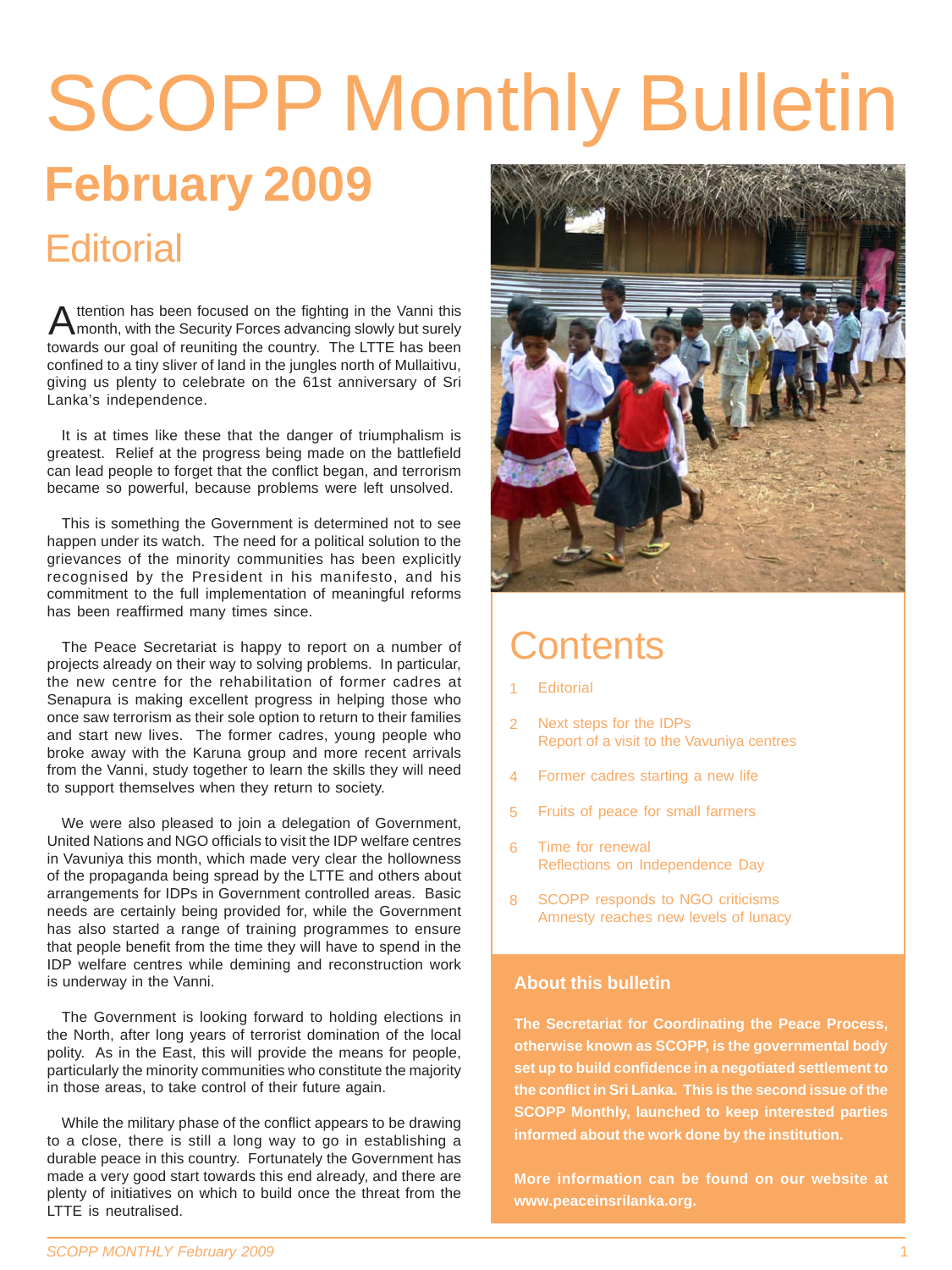# **Next steps for the IDPs** Report of a visit to the Vavuniya centres



them back as a human shield. In mid-February, the Peace Secretariat joined a delegation of Government and United Nations officials and representatives from the Consortium of Humanitarian Agencies in visiting the welfare centres in Vavuniya, with the objective of both assessing the current situation and discussing plans to look after these IDPs until they can go home. ore than 35,000 people have escaped from the Vanni in recent days, despite the best efforts of the LTTE to keep

The IDPs are being provided with their basic needs. On arrival, they are checked by doctors so that any people with medical problems can be treated or sent to hospital, if necessary. They get a special energy pack, given the exhausting journey they will have made from the Vanni, plus a hot meal, drinks, fruit and other snacks. Special categories of IDPs such as old people are also taken care of at this early stage, being allowed to move into homes for the elderly, while priests and any orphans are moved to churches.

All the other IDPs are then taken to the transit sites, where they are expected to stay for up to a couple of weeks. Many of

these are in schools. The Government is already working to augment the water and sanitation facilities, and IOM has provided additional shelters for those who cannot be accommodated within the premises. Ample food and other necessary supplies such as soap, sarongs and so on are provided to all the IDPs as well.

There are some problems, but these are in the process of being addressed, and on an urgent footing. The main issues highlighted during the visit were the quality of the food and the question of locating family members in other transit sites.

To ensure that food quality is of the appropriate standard, those supplying the meals are being urged to also handle distribution, so that concerns can be dealt with immediately. Further, the Government is this week trialling a system of the IDPs cooking their own meals on site.

While there aren't many people who have become separated from their families during the journey out of the Vanni, this is clearly a very disturbing situation when it happens, and everything possible must be done to resolve it. The Government Agent has been collecting data from all the transit sites, but this is proving a rather slow process. One proposal made during the visit was to adopt a more personal approach, appointing a group in each location to go around and check if the IDPs were looking for somebody. Meanwhile, the Software Association has been working on a special database that will facilitate the collation of what will eventually be a large amount of data, so that even friends and relatives from abroad could locate people easily.

More important than these few areas in which steps are already being taken to resolve problems, there is a system in place. A committee of the relevant ministries and other agencies has been set up, and there is coordination with both the United Nations and NGOs. On the ground, there are daily meetings between Government officials and the Army staff responsible for the management of the transit sites.

The transit sites are currently full, but one of the activities during the trip was to look for a plot of land for UNHCR to put up more substantial temporary shelters that could house people for a somewhat longer period, thus giving people more space and allowing the schools to get back to work quickly.

The idea is to arrange these, as with the welfare villages that have already been put up by the Government, along a more community oriented format than standard IDP centres. This is inspired by what H.E. the President saw in China for victims of the earthquake. It means that the welfare villages should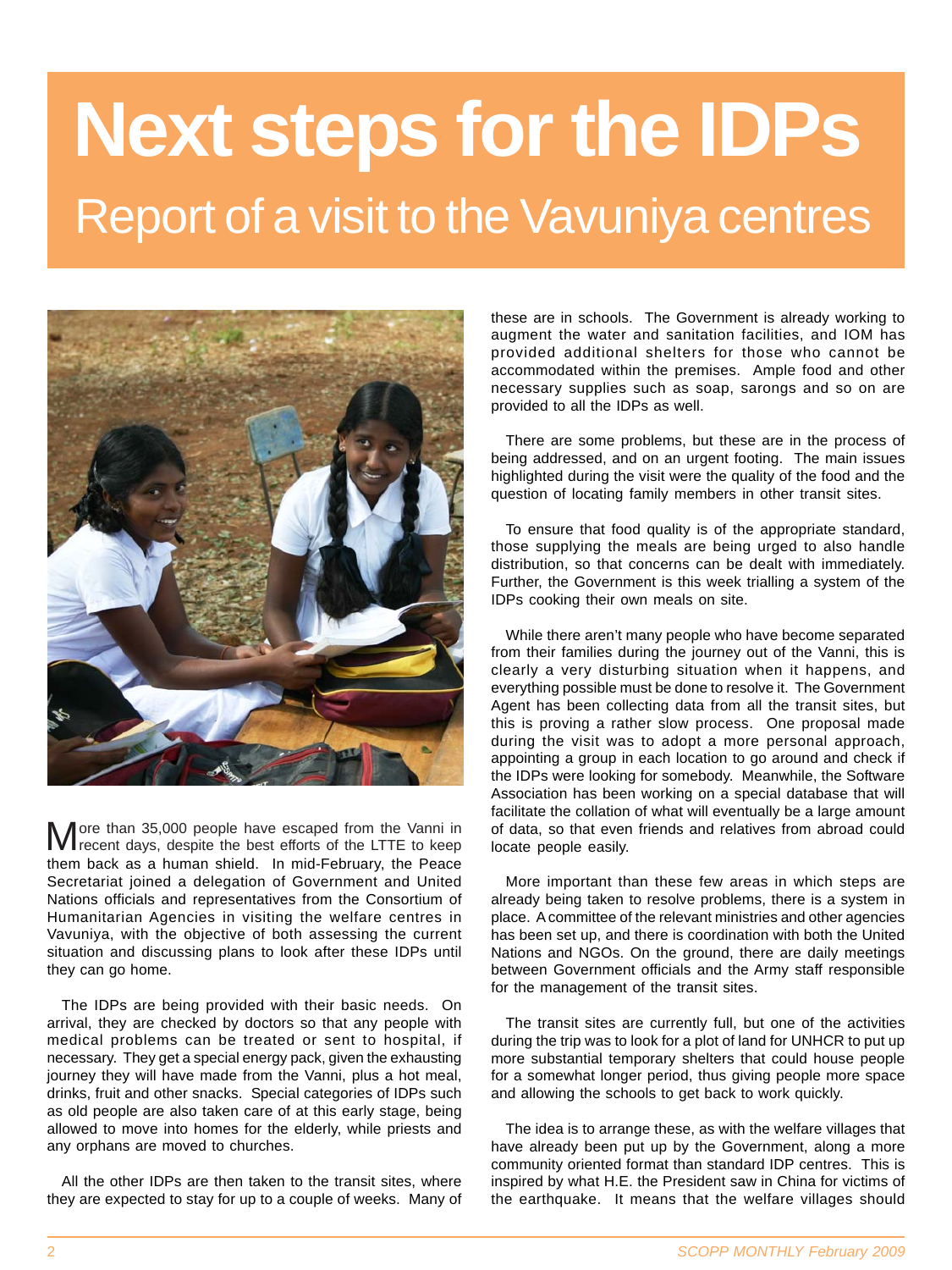

include plenty of open spaces and many of the facilities that would be available in the IDPs' own homes. For example, each location will have a school, playground, community centre, health centre, bank, post office, IT centre and so on. People are also being organised into groups according to their district of origin to encourage the community spirit.

Critics have attacked the dependence on the military, suggesting who knows what untoward intentions on the part of the Government. But the fact is that the military is both efficient and well motivated to ensure that the gains made at heavy cost to them in terms of blood, sweat and tears, particularly the lives of their fallen comrades, are not in vain. That soldiers have been able to establish a rapport with the people is obvious from the media coverage of the transit sites, and this was in evidence during the visit. Further, people who have for so long been living under the control of the LTTE naturally look to the military for assistance. While civilian staff are also present in numbers, it is usually to soldiers that the IDPs turn.

At the same time, it cannot be denied that there is a need for security. The LTTE has made it clear that everything possible will be done to dissuade civilians from leaving the Vanni. As well as directly shooting at people as they attempt to leave, the LTTE is determined to instil fear in them of being caught up in a suicide bombing or other attack in the Government controlled areas. The LTTE's brutal killing earlier in the month of several dozen people, including women and children, at an IDP rescue point in the Mullaitivu district clearly shows as much.

*While demining is going on, other preparatory work for the return of the IDPs is underway. Roads are being reconstructed, the power grid expanded and irrigation systems repaired. The Government is also offering training in the welfare villages so that people will go back with enhanced skills.*

The other concern being expressed by some critics is about the length of time people will have to spend in the welfare villages before they can go home. Some imaginative activists seem to think that there are plans to keep them in camps for the rest of their lives. While the situation of old IDPs in other areas has remained unresolved for much too long, it should be remembered that many of these people could not return home because of the continuing occupation of their land by the LTTE. Pretty much all of the IDPs displaced by the fighting in the East returned to their homes very quickly once the area came under the full control of the Government.

Delays are the result of the mines set by the LTTE. While many of the surface mines were cleared by the Army as they advanced, or can be quickly, civilians cannot return until the area has been checked for deep mines. The United Nations requires exploration down to several feet, to ensure that farmers would not be at risk when ploughing, for example. The LTTE had not laid many deep mines in the East, which is why this process did not take very long there, but the Army anticipates finding many more in the Vanni.

While this is going on, other preparatory work for the return of the IDPs is already underway. The Government is working on the reconstruction of the A9 and A32. Meanwhile, the World Bank has agreed to lend money for the rehabilitation and expansion of the power grid in the Vanni, and negotiations are underway with other agencies for funds to repair the irrigation systems destroyed by the LTTE and upgrade them.

The Government is also offering training in the welfare villages so that people will go back with enhanced skills and therefore better opportunities for a livelihood. The Agriculture Department is running courses, and a plot of land has been set aside for a farm, which is hoped will contribute to the feeding of the residents as well as helping in these teaching efforts. A Vocational Training Centre is being constructed, and work has already started on carpentry, masonry and sewing programmes, while there are plans to offer training in food processing, driving and IT as well.

In short, while the IDPs have clearly undergone a very traumatic experience, and the presence of over 35,000 people does lead to some problems, the Government is providing the IDPs with their basic needs and more, and prospects for the near future are good. The Government is determined to get the IDPs back to their homes as quickly as possible, while not compromising on their safety, and meanwhile is making the best of a very unfortunate situation. It should be remembered that the LTTE is responsible for the problems of the IDPs, while the Government is looking after them, as usual.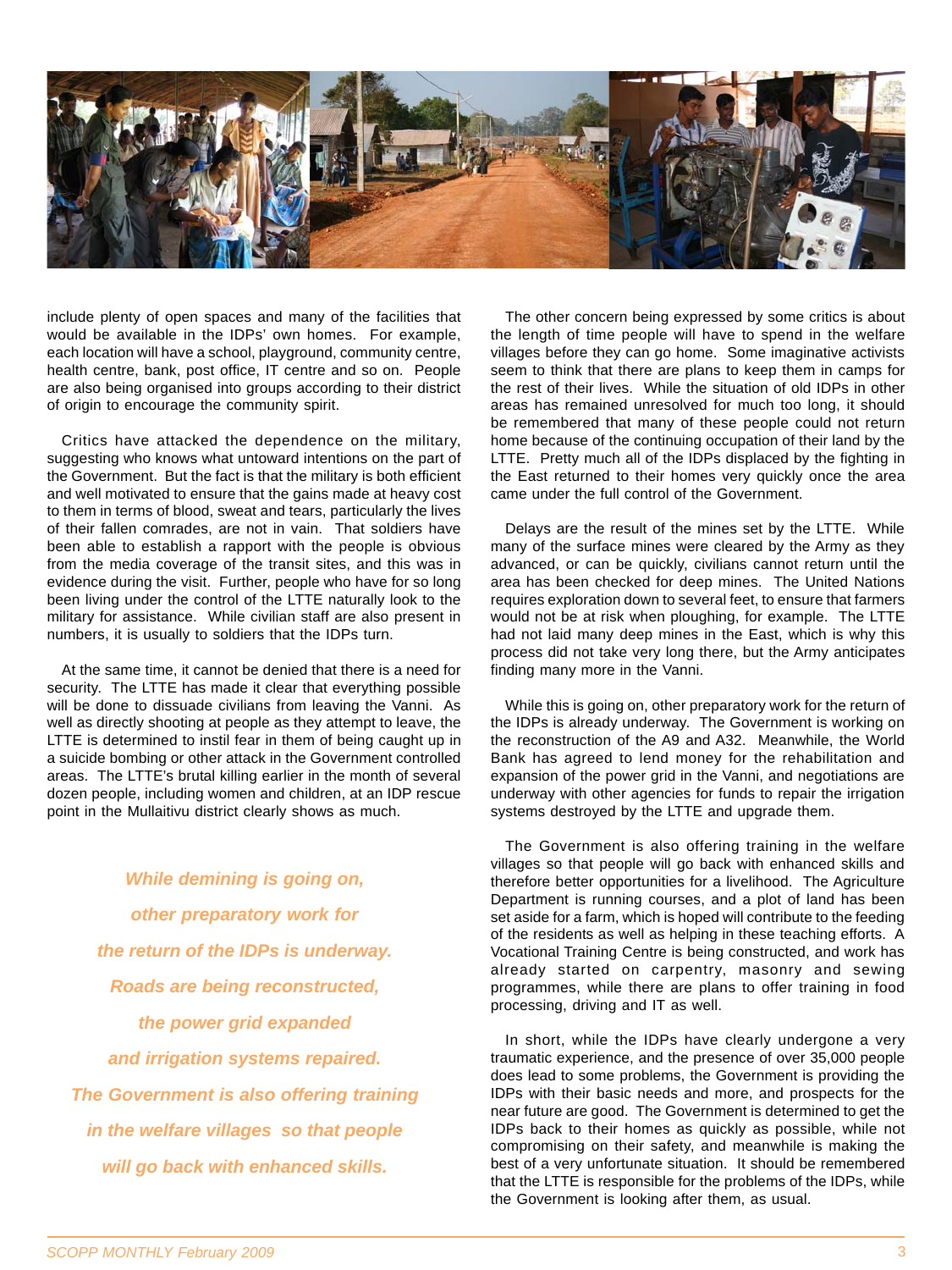#### Former cadres starting a new life



The Senapura centre in Welikanda is home to 74 former cadres. Ranging from 18 to 35 years in age, they are mainly from Batticaloa, Vavuniya, Mullaitivu, Kilinochchi and Jaffna, and the programme they are following spans one year or more. The objective of the centre is to provide the young Tamils with the skills needed to integrate in society and secure employment.

Daily activities are completed to a schedule. Following the hoisting of the national flag and singing of the national anthem, religious observances are made. There is already a kovil and a church in the vicinity, and the ex-combatants are in the process of building a temple as well. The rest of the day's programme, which is a mixture of learning and fun, gets underway afterwards.

'We are being treated well here. This is a good opportunity for us to improve our skills and get some kind of an education before we go back to society. I hope to start a new life by returning to my family and continuing their fishing business,' said one man who has been at the centre for several months.

The young people are taught four courses per year. Carpentry, masonry, electrical work and farming are taught for three months. A driving course will be introduced soon. Mathematics, Sinhala, English, Tamil, Social Studies and General Knowledge are taught on a long term basis, while another subject of their choice in Aesthetics is taught in the short term. In recognition of the importance of computing, the centre has already started training. Officials are even looking at the possibility of teaching foreign languages, because some of the young people who have graduated from the programme at the Senapura centre have already gone abroad.

Facilities are also provided for informal education. The young people have access to books, newspapers and television. To encourage interpersonal skills, the centre provides facilities for the ex-combatants to play games like chess, football and cricket. They are also encouraged to participate in agricultural labour, and neatly planted fruit trees and vegetables are to be

*This is a good opportunity for us to improve our skills and get some kind of an education before we go back to our families.*

found all around the site. To develop leadership skills, leaders are appointed for the library, the mess and so on.

At the end of each day, the young people meet in order to discuss and reflect on what they have learnt. Supervisors also conduct daily interviews to assess their progress.

Visits by loved ones are permitted every month. To facilitate this, arrangements have been made to allow the visitors to stay overnight. The ex-combatants are also taken on monthly trips to places such as Kandy, where they recently had the opportunity of visiting the Peradeniya Botanical Gardens.

The official in charge of the centre says that another 100 to 200 newcomers could be accommodated if they were given basic facilities. The training programmes need to be reviewed to ensure that they are relevant to the jobs that are in demand, and there is also a need to equip the staff with better knowledge in areas such as counselling.

Nevertheless, the Senapura centre is up and running. The young people who once knew only the gun and bullet are seeing a different world. Having taken the first steps towards their new lives through the knowledge and skills learnt at the centre, they aspire to become good citizens of Sri Lanka, to contribute in their own way to the development of society.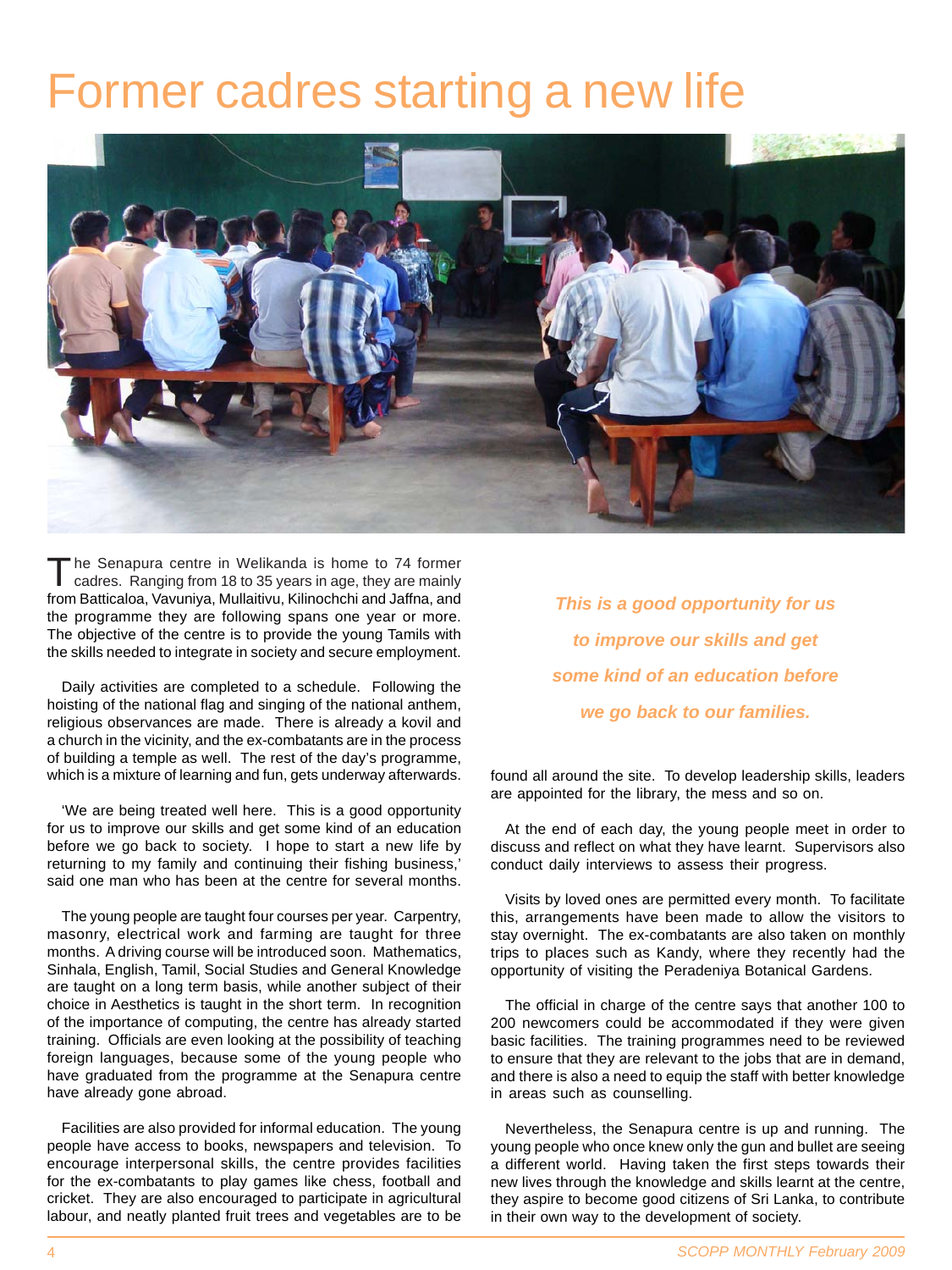#### Fruits of peace for small farmers

farm in Kaluwanchikudy is one of the first in the Eastern Province to experience the benefits. He participated in a UNIDO funded project to improve agricultural productivity in the region. Often low-yielding, small plot vegetable cultivation in Sri Lanka has been dominated by the use of unsophisticated farming methods, and the Eastern Province has been particularly backward in this regard, owing to the years of conflict. Micro irrigation schemes have been implemented in many places across Sri Lanka, but Mr. Visvalingam's vegetable

The UNIDO team found that commercial operators wasted a lot of water and energy due to a lack of knowledge of irrigation techniques and decided that this would be their area of focus. Their biggest challenge was convincing farmers of the potential benefits of new technology.

After vetting potential beneficiaries on the basis of their enthusiasm for new methods, UNIDO selected Mr. Visvalingam. He was badly affected by the war as well as the tsunami and found it very hard to access markets and technology, but he was open to the idea. To ensure sustainability and to guard against a dependency attitude, Mr. Visvalingam had to pay back, in instalments, the cost of the sprinkler kit, so that these funds could be used to purchase one for another selected farmer.

Mr. Visvalingam saves a lot of time due to the new technology. He used to spend four and a half hours watering his half acre of chilli and quarter acre of onion using a hosepipe and kerosene water pump, but now needs just two hours. With the extra time on his hands, he planted a quarter acre of brinjal, which now brings him an additional Rs. 12,000 per month.

Savings come in terms of water and fuel used as well. While earlier he used a five litre can of kerosene a day for the water pumps, a can now lasts three days. Following the extension of the national grid electricity to cover his area, he shifted from kerosene to an electric water pump, moving from spending Rs. 800 a month on kerosene to Rs. 567 a month on electricity. He also saves on an extra worker he used to hire to help with watering. A rather unexpected benefit is that fertiliser application is also reduced by as much as half, because fertiliser now doesn't seep below the reach of the plants roots or get so easily washed away, as it did when watering by hose.

The most significant benefit is the increase in yield. Mr. Visvalingam produced around 1,500 kg of onion before installing the sprinkler kit, but now produces 2,000 kg. He also noticed that the weight of a sack of chillies had increased from 48-50 kg previously to 55-58 kg, translating into Rs. 16,000 in additional income per month.

The overall results are impressive. With an initial cost of Rs. 55,520 on the sprinkler kit, Mr. Visvalingam has made an additional profit of over Rs. 210,000. He is now the best ambassador to speak to other farmers on the benefits of shifting to higher productivity farming methods. Mr. Visvalingam also says he can easily help other farmers install the new technology as he is now quite familiar with it.

Despite his optimism, Mr. Visvalingam echoed the gripes of other farmers in the area, remarking that getting micro loans from local banks is nearly impossible. This is despite him



*If the revenue increases seen in Mr. Visvalingam's farm could be replicated throughout the Eastern Province, over Rs. 5 billion could be earned.*

having land to provide as collateral and the apparent introduction of special micro loan schemes for farmers. He asked that the fertiliser subsidy be extended to vegetable cultivators too. Along with improving access to markets, these are concerns that need to be addressed soon, if farmers like Mr. Visvalingam are to see the full benefits of technology.

There is immense potential, and it is hoped that UNIDO and other agencies will take note of this. If the revenue increases seen in Mr. Visvalingam's vegetable farm could be replicated throughout the Eastern Province, over Rs. 5 billion could be earned. This would raise its GDP by nearly 4.4%. Moreover, if Mr. Visvalingam's success in increasing yield on his quarter acre of onion could be matched, the Eastern Province would supply an additional 3,200 MT per year. In this way, the Rs. 61 billion spent on vegetable imports could be reduced.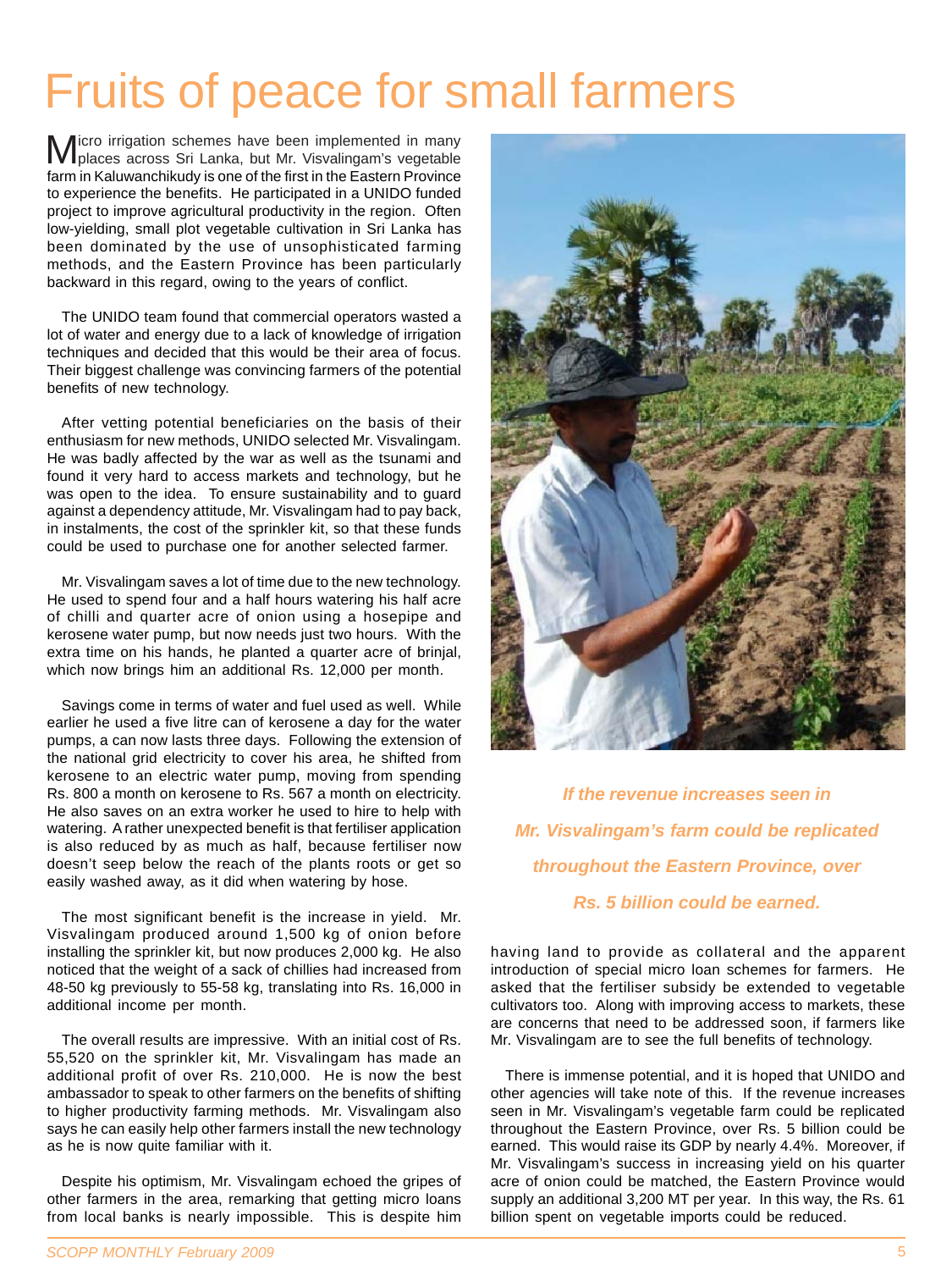## **Time for renewal** Reflections on Independence Day

sovereignty will extend over practically the whole country. From 1987, when the LTTE rejected the Indo-Lankan Accord and began their battle against the Indian army, they held sway over a wide swathe of territory. That was reduced but, when they were on the verge of extinction, different opinions in India as well as the Sri Lankan government coming to terms with the LTTE gave them a new lease of life that was accompanied by control again over substantial areas. The 4th of February this year will be a very special occasion. It will mark the first time in about two decades when Sri Lankan

Though the Kumaratunga government managed to regain Jaffna in 1995, its other offensives were less successful. The loss of camps at Kilinochchi and Mullaitivu led to domination of those two districts, an arrangement officially accepted in 2002 with the CFA. Indeed that agreement led, though it could not have been the intention of those who signed it, to an extension of LTTE control over several other districts, and the decimation of other Tamil groups that attempted to resist this hegemony.

All that changed from 2006 when the LTTE withdrew from peace talks and launched two intensive assaults in the North and East respectively, expecting that the extent of their infiltration during the CFA, the arms they had brought in and stockpiled, the strongholds they had built up, made their victory inevitable. The Forces however managed to repulse them, both in Muttur and in Muhumalai, and then proceeded to ensure that they would never be subject again to such surprise assaults.

Analysis of the brilliance of the strategy that was employed, the intensity of the concentration, the excellence of the discipline that contributed to so signal a victory must be done elsewhere. There will in time be enough experts in military history to write about the most successful struggle against terrorism in recent years by a small country subject to so much pressure. The achievement of India against Sikh terrorism and that of Russia against Chechen terrorism were impressive, but no one would have dared to interfere with India or Russia.

We have learned lessons from those two operations too, the need to be firm against terrorists, but ensure that we do not engage in othering, that we work together with moderate forces amongst the minority group that sought separation. We must acknowledge that terrorism developed because those minorities felt discriminated against, and we must work together with those amongst them committed to a united country to remove all causes of complaint. But there should be no compromise on our sovereignty, because we saw in the case of Kosovo how urges to compromise, on the basis of guarantees, lead to splintering, with guarantees forgotten in a paean of self-righteousness.

So, on this the 61st anniversary of our independence, we have reason to be immensely proud of what might be termed our regained sovereignty. But there is more, for we can also congratulate ourselves on what might be termed a renewal of independence too.

Sri Lanka is used to such variations on the theme of independence. There are those who say we did not really get our independence in 1948, because we still had British bases on our territory. The Soviet Union certainly thought so, and vetoed our membership of the UN for several years, though in fact they yielded well before the Bandaranaike government politely asked the British to take away their troops.

But then there was the fact that we continued as a Dominion, with the Queen still our titular Head of State. That problem was got over only in 1972, with the proclamation of the Republic. So, if you read the rather facile notes reproduced every year by tutors of politics for A Level, you find assertions that we only got independence properly in 1972 (or in 1956, because that was when we got a government that got rid of British bases).

Neither of those deficiencies are serious, because in both cases there was no question about who made the decisions, the British government very properly agreeing promptly to both our requests to remove themselves. Contrariwise, we have been in much greater danger in recent years of losing our independence, to a very strange mindset that developed after the CFA, which sadly we allowed to hold sway without challenge.

This refers to the fact that, after the CFA, the impression grew that there were somehow two equal parties in Sri Lanka, between whom a balance had to be maintained. The CFA lent itself to this type of approach, and the Wickremesinghe regime failed to insist on interpretations that would have accorded with its position as an elected government, willing to negotiate with a terrorist group for the sake of peace. Had it not been for the Americans asserting their principles and not allowing the LTTE to attend the 2003 Washington Conference, there is no doubt that by the end of that year the whole world would have been thinking of the LTTE as an equal partner of the government.

Fortunately for us the LTTE, encouraged by the indulgence shown them, turned intransigent after this supposed insult, and refused to attend further talks, making clear what their final goal was. This allowed President Kumaratunga to attempt to restore some balance, and the electoral support she then received made it clear that the country at large had no sympathy for the appeasement practised by the Wickremesinghe regime.

*We have been in much greater danger in recent years of losing our independence, to a very strange mindset that developed after the Ceasefire Agreement.*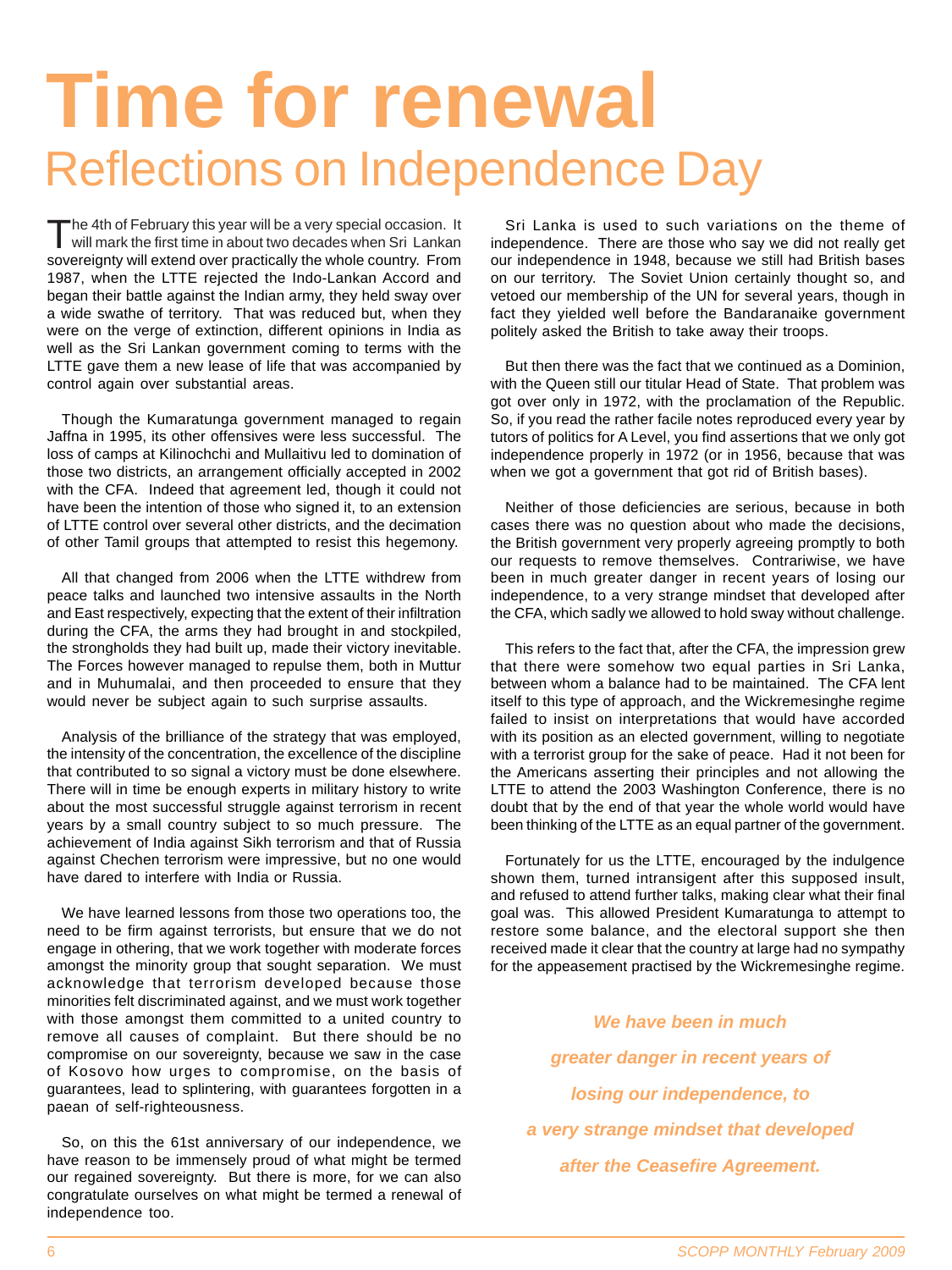But, if the country owes President Kumaratunga for her courage in dismissing first a Defence Minister and then a government that had allowed our sovereignty to be eroded, she then lost the plot and allowed an equally serious challenge to our independence. This occurred after the tsunami, when a whole host of NGOs came in without proper procedures for ensuring accountability or even governmental supervision.

Emergency needs at the time perhaps justified this, and certainly many of the NGOs did much good work, with funds they collected abroad and devoted to the welfare of Sri Lankans. But over the next couple of years the situation changed. We had accepted the presence of what is termed OCHA, the UN body that is supposed to coordinate Humanitarian Aid, but having come in for the tsunami, it stayed and began to think it had a major role with regard to the conflict too.

Worse, it set up the Inter Agency Standing Committee, based on a UN General Assembly decision to set up such a body in New York. Our Foreign Ministry at the time did not put a stop to this, nor comment on the fact that the so-called IASC in Sri Lanka is nothing like the body envisaged in documents, not as yet ratified by the UN, that suggest the setting up of what are termed IASC Country Teams. The current decision makers at the Foreign Ministry are aware of the problem, and have tried to make adjustments. However, despite understanding on the part of current UN officials too, the international NGOs who are resentful of what they see as diminishing influence keep trying to flex their muscles. And this is not surprising, because the way OCHA works means that these NGOs benefit by funds that are raised in country, from bilateral or multilateral donors, in terms of UN prepared plans. Far from bringing in funds they have raised on their own, as happened initially during the tsunami, they can benefit from a large pot, on which they are able to lay claims more easily than local NGOs.

And to continue to derive these benefits, they have to claim to be indispensable. Thus the ridiculous claim in Britain that, with the departure of Save the Children, education in the Vanni had collapsed - though the Sri Lankan office later issued a categorical statement that they only supplemented the work of the Government. But, while some corrections are made, as a matter of course they have, like Emily Dickinson's Somebody, to proclaim their importance to the surrounding bog.

Thus, a recent report by UN staff who took assistance into the Vanni was described as a report by an IASC team. The UN Resident Coordinator, who was extremely positive about the visit, to the extent of saying that Sri Lankan Health and Education authorities deserved prizes for the manner in which they had kept services going, could only grant that the introduction of the term IASC was a mistake. It could not have arisen purely out of carelessness however, since the Government had made it very clear that, while it welcomed UN help and would facilitate UN personnel accompanying convoys, there could be no question of NGOs being given similar concessions.

But it is not only in their own interest that the term IASC keeps recurring, that these NGOs are considered so vital to external involvement in the conflict. Very simply, the introduction of bodies that are not accountable in any way to the Sri Lankan government allows for an erosion of sovereignty, setting up what might be termed a parallel system of authority. Thus, two years ago, there were attempts to draft what was termed an agreement on Modes of Operation for assistance, which

*The introduction of bodies like the Inter Agency Standing Committee that are not accountable to the Sri Lankan government allows for an erosion of sovereignty.*

suggested that those providing assistance held the balance between government and terrorists. When the offending clauses were cut, interest in this agreement seemed to lapse.

Again, the Common Humanitarian Action Plan has for the last few years not been monitored by government. The UN has now accepted that the clause suggesting the plan was to be monitored by the IASC should be removed but the very fact that, for several years, it implied that government was not in charge of all projects and programmes undertaken for the Sri Lankan people, is a measure of how dependent we had become.

All that now seems to have changed. But to ensure that insidious interference does not continue, we need to be firm about asserting the primacy of government in relief operations that are essential. We have failed to give proper publicity to the magnificent work of the Commissioner General of Essential Services, who kept commercial supplies going up to Jaffna as well as to the Vanni despite desperate LTTE efforts to disrupt these, by attacking food ships, by withdrawing guarantees from the ICRC, by restricting the number of days on which the A9 was kept open. We have failed to record the dedicated work of our Ministries of Health and Education that provided to LTTE controlled areas better services than most countries at our economic level provide to citizens in their capital cities.

And above all we have allowed continuing slurs on our Forces, who have a better record in terms of humanitarian commitment than any others in similar situations. The conditions for IDPs in centres that they have set up recently are much better than those in centres that are supposed to have benefited from international assistance for a decade and more. But we allowed the claim that these were not up to what were termed international standards, which allowed the LTTE to claim that the people they were forcibly holding back had other reasons not to flee to the safety of government controlled areas. And we continue to be subject to sanctimonious pronouncements about proportionality when there has been no claim ever that anything other than that principle has been apparent.

Independence celebrations this year will hopefully herald our ability to put a stop to all this nonsense. Of course this must be accompanied by clear indications that we can look after ourselves, and deal seriously with the real problems we have. Unsolved killings in the south, instances of torture, must be dealt with firmly, and we must welcome all assistance in the training that will help us to avoid such incidents. But we must not allow those deficiencies to be used to prevent us from eradicating terrorism and working together with our fellow Tamil citizens to promote a prosperous and pluralistic future for an independent sovereign united country.